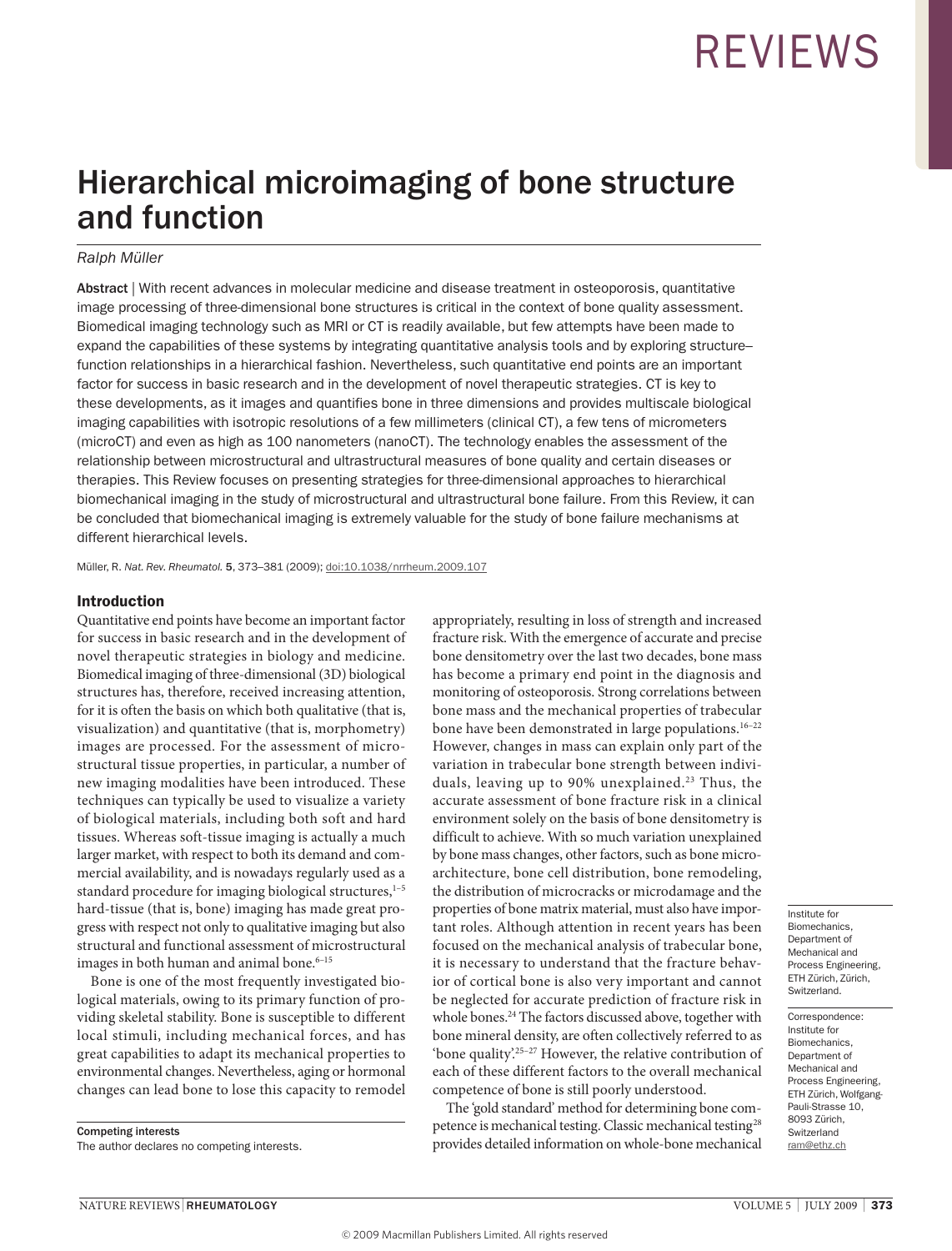#### Key points

- Over the last decade, microCT has been established as a quantitative microscope, especially for the assessment of hard tissues
- MicroCT is fast, reliable and yields accurate and precise morphometric indices that are used for the diagnosis of disease and the monitoring of treatment regimens in both preclinical and clinical research
- Biomechanical imaging (i.e. the combination of time-lapsed microCT imaging and concomitant mechanical testing) enables the study of bone failure initiation and propagation in a hierarchical fashion
- synchrotron radiation and advanced desktop nanoCT systems facilitate exploring the bone ultrastructure with submicrometer resolutions, enabling static quantitative morphometry of cortical bone canals and cell lacunae as well as biomechanical imaging of microcrack initiation and propagation

and bone matrix material properties, but does not reveal local failure properties. Bone failure is a time-dependent, nonlinear event that involves high local deformations and local fractures that build up to macroscopic failure in the final stage.<sup>29</sup> Although some work has been done to clarify the characteristics of bone failure, basic knowledge of how failure originates within both trabecular and cortical bone is still lacking. However, to estimate an individual patient's risk of fracture, an extended understanding of the failure behavior of trabecular and cortical bone is essential. For this reason, imaging techniques that enable the study of bone tissue in a nondestructive and time-lapsed fashion *in situ* are very important. The incorporation of such biomechanical or functional imaging methods with mechanical testing will provide insight into bone deformation and failure characteristics at various levels of structural organization.

#### Hierarchical imaging of microarchitecture

Hierarchical imaging is the ability to resolve anatomical features at various resolutions and size scales using essentially the same imaging modality, and ideally covering a few orders of magnitude in resolution. This ability would enable the measurement of features at resolutions from organ level (500  $\mu$ m) to structural level (50  $\mu$ m), tissue level (5 μm), and even cellular level (0.5 μm) using the same technology.

CT is such an approach to imaging and quantifying both trabecular and cortical bone in 3D: it provides multiscale biological imaging with isotropic resolutions ranging from a few millimeters (clinical CT), to a few tens of micrometers (microCT), down to 100 nanometers ( $nanoCT$ ) (Figure 1). The application of lowerresolution imaging technologies in clinical practice have been reviewed extensively in the last few years, 9,12,14,15,30,31 whereas very few reviews exist of high-resolution microCT and nanoCT; this Review, therefore, focuses on these technologies.

Early implementations of 3D microCT focused on methodological aspects, and required equipment that was not widely available;<sup>32</sup> a more recent development has emphasized the practical aspects of microCT imaging.<sup>33</sup> This and other similar commercially-available systems can be routinely used in basic research and clinical laboratories. Also referred to as 'desktop microCT', they provide nominal resolutions in the approximate range of 5–100 μm, and can measure specimens with diameters of a few millimeters to 100 mm. Desktop microCT is a precise and validated imaging technique, 34-40 and has been used extensively in the assessment of microarchitectural bone (Figure 2) in the context of investigating different diseases and their treatment, such as  $osteoporosis^{41-49}$  and  $osteoarthritis;$ <sup>50-53</sup> genetics and gene therapy,54–57 dental research and implants,58–61 tissue engineering and biomaterials,<sup>13,62-66</sup> and the validation of other techniques aimed at investigating bone microstructure in a more clinical setting.<sup>67-69</sup> This list is by no means complete: more than 1,800 papers on microCT imaging of bone had been published by April 2009. Thus, the ISI citation index was often considered to select those articles best representing the use of microCT in the different fields discussed. This was done on the assumption that highly cited articles represent the most important contributions in their respective fields.

since the introduction of these systems, there has been an increasing demand for microCT technology throughout the world. with the advent of third- generation synchrotron radiation facilities, microCT with resolutions of 1 μm and higher (termed 'nanoCT') became feasible.70–72 synchrotron radiation has several advantages over conventional X-rays, including a high brilliance, which allows higher resolutions in nanoCT applications, $73$  and the use of a monochromatic beam that produces accurate density representations.<sup>74,75</sup> The high resolution of synchrotron radiation microCT and nanoCT systems enables an even higher level of magnification, which in bone research is necessary to investigate 3D properties of ultrastructural features, such as the canal network,<sup>76,77</sup> osteocyte lacunae78 (Figure 3) and even single cells,79 as well as direct functional outcomes, such as microcracks and microfractures.80–82

#### Quantification of microarchitecture

a method of quantitatively describing bone architecture and the changes associated with age or disease stage is the calculation of morphometric indices, also referred to as quantitative bone morphometry. in the past, structural properties of trabecular bone were investigated by the examination of two-dimensional (2D) sections of bone biopsies; 3D morphometric parameters were then derived from 2D images using stereological methods.<sup>83</sup> The correlations between 2D histology and 3D microCT are highly significant for bone volume density and bone surface density,<sup>36</sup> which can be directly obtained from both 2D and 3D images; by contrast, a range of important parameters, such as trabecular thickness, trabecular separation and trabecular number have to be derived indirectly from 2D images by assuming a fixed-structure model. Typically, an 'ideal plate' or 'ideal rod' model is used, meaning trabecular bone consisting solely of either plates or rods; however, such assumptions are critical to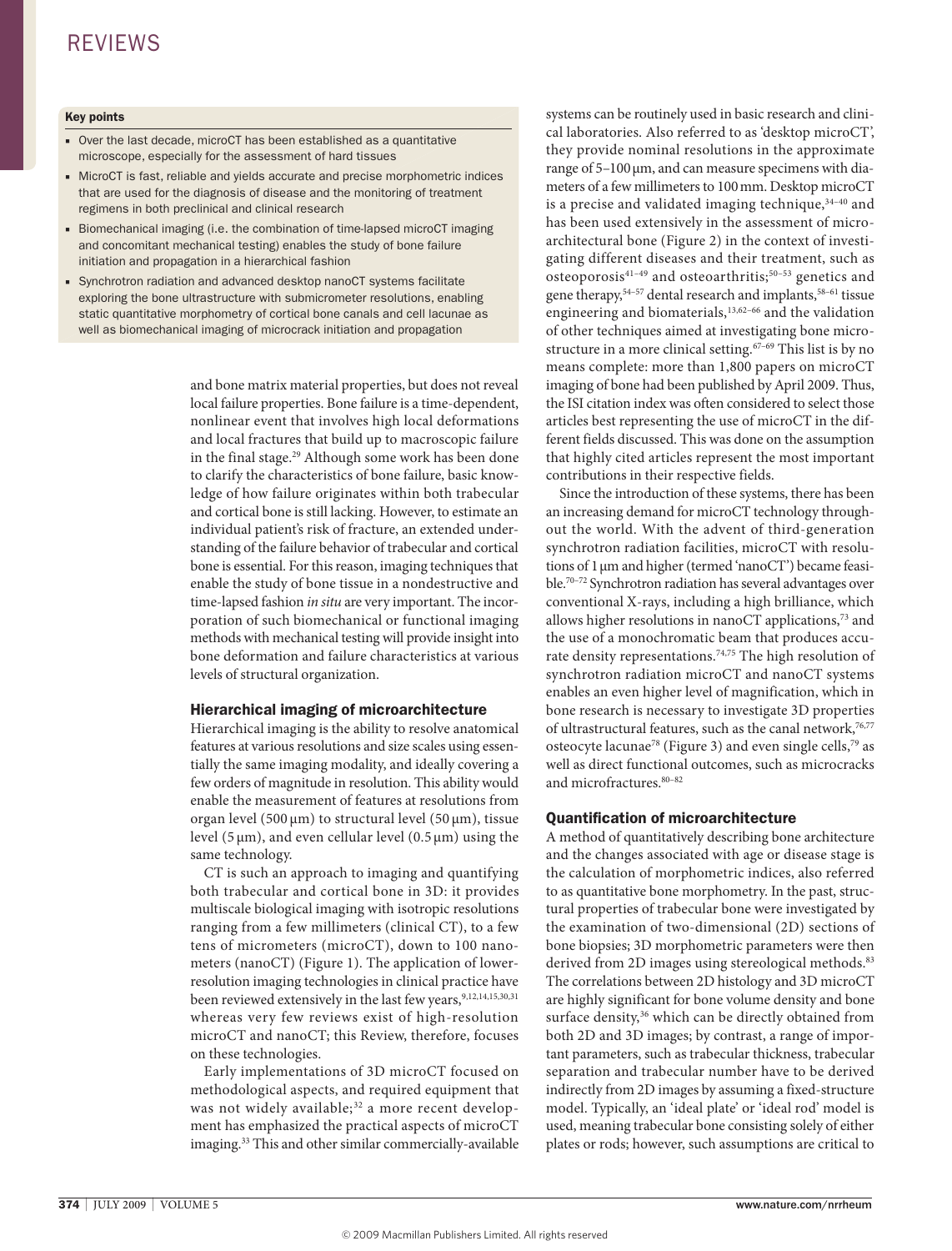the accuracy of the measurements, owing to the fact that trabecular bone architecture differs by site and that it continuously changes its structure as a result of remodeling. This variability was demonstrated a decade ago in a large study of 260 human bone biopsies taken from five different skeletal sites, which were evaluated with both traditional 2D histomorphometry and newly developed 3D methods.84 For trabecular thickness, trabecular separation and trabecular number, the two methods produced markedly different results, and correlations between parameters calculated either from 2D or 3D images were only moderate. Furthermore, the strength of the correlations depended on anatomical site, owing to anatomical differences in bone architecture: the discrepancy between the true trabecular architecture and the assumed structure is larger for one site than for another. For this reason, deviation from the assumed model will lead to an unpredictable error in indirectly derived parameters. This is particularly true in studies that follow changes in bone structure over the course of age-related bone loss, and in those that evaluate drug therapy. in such cases, a predefined model assumption could easily overestimate or underestimate the effects of bone atrophy depending on the index assessed.

For these reasons, and in order to take full advantage of volumetric measurements, several 3D image processing methods have been developed that enable direct quantification of bone microarchitecture. 84,85 These techniques calculate actual distances in 3D space and, therefore, do not rely on an assumed model type and are not biased by possible deviations. in addition to the computation of direct metric parameters, non-metric parameters can be calculated to describe the 3D nature of a bone structure (Box 1). An estimation of how platelike or rod-like a bone structure is can be achieved using the structure model index.<sup>86</sup> Another parameter often used as an architectural index is structural anisotropy, 87 a measure of the primary orientation of the trabeculae (often referred to as degree of anisotropy). The connectivity density index was introduced to characterize the number of possible paths that connect the analyzed bone structure from one end to the other, expressed as the number of connections per mm<sup>3</sup>.88</sup>

Quantitative assessment of 3D trabecular bone morphometry applies to porous structures as a whole and not to their individual elements. Although such studies demonstrate the importance of architectural bone properties in a statistical sense, they do not explain how the microarchitecture physically contributes to the mechanical failure behavior of bone. The capacity to assess this is actually one of the biggest advantages of 3D image analysis, as it enables topological analysis that targets individual elements rather than the structure as a whole. The mathematical background to digital topological analysis has been developed by Serra,<sup>89</sup> and has since been adapted for applications in bone.<sup>90</sup> Using this method, the structural properties of individual trabecular elements can be calculated using volumetric spatial decomposition.<sup>91</sup> The



Figure 1 | Schematic overview of hierarchical imaging with microCT and nanoCT. At the organ level, an image of a cutthrough vertebral body, obtained using desktop microCT, demonstrates the extensive heterogeneity in the vertebra of a macaque. At the structural level, desktop microCT illustrates the three-dimensional trabecular microarchitecture in a human vertebral sample. At the tissue level, synchrotron radiation microCT of a cortical bone sample from a mouse femur illustrates vascular channels (large holes) and cell lacunae (small holes). synchrotron radiation microCT at the cellular level shows osteocytic lacunae arranged around a microvessel in mouse cortical bone. Permission obtained from Springer Ltd © Müller, R. et al. Functional microimaging at the interface of bone mechanics and biology. in *Mechanics*  of Biological Tissue, Part V (Eds Holzapfel, G. & Odgen, R. W.) 473-487 (Springer, Heidelberg, 2006).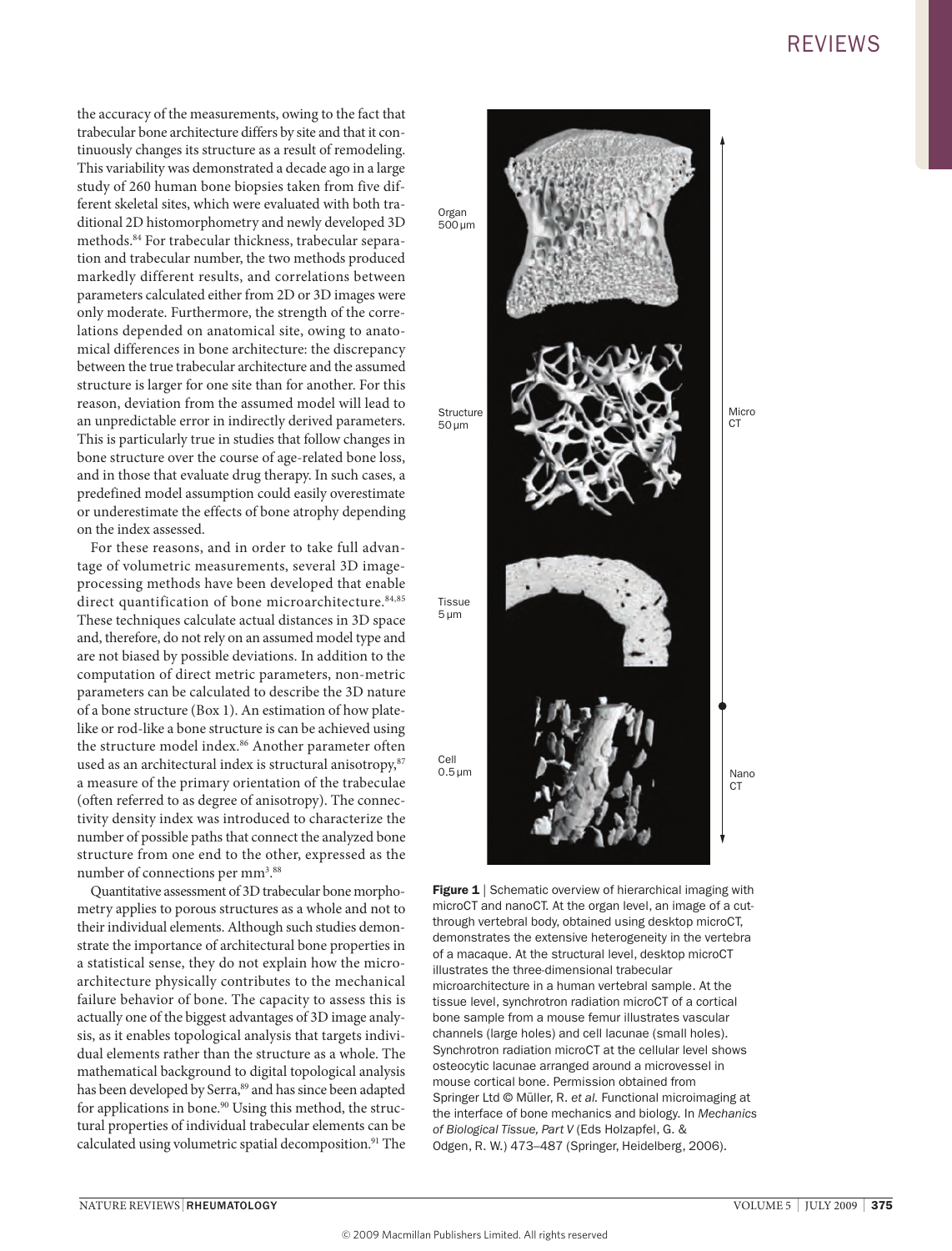

Figure 2 | Typical applications of microCT in the imaging of bone. a | Human spine trabecular bone structure in a two-plate compression testing experiment. **b** | Three-dimensional reconstruction of scaffold (grey) and bone ingrowth (green) in a minipig model of bone regeneration. Only part of the cylindrical scaffold is displayed, to enable a view of the inside of the scaffold. c | Performance analysis of a bone replacement material in a sheep fracture repair model. A gap was cut in the long bone (grey) and filled with bone replacement material (yellow); the fracture was fixed using a conventional T-plate. d | Mouse femur. Typically in bone research, different compartments (grey, full bone; red, cortical ring; yellow, trabecular region) are selected to compute morphometric indices. e | Titanium screw (red) in rat bone (yellow). f | Mouse cranium. Permission obtained from Springer Ltd @ Stauber, M. & Müller, R. Methods Mol. Biol. 455, 273-292 (2008).

ability to spatially break down the bone microarchitecture and extract information about individual structural elements (for example, trabecular rods and plates) enables local bone morphometry; that is, the shape and form of each single bone element can be individually determined.<sup>91</sup> with this method it is possible to perform more-detailed analyses of 3D structures and to analyze the individual contribution of rods and plates to bone aging<sup>92</sup> and to the mechanical competence of trabecular bone.<sup>93</sup> As an example, in a study of human vertebral bone samples, a multiple linear regression model combining mean trabecular separation, mean slenderness of the rods, and the relative amount of rod volume to total bone volume was able to explain 90% of the variance in bone stiffness. This model could not be improved by adding bone volume density as an independent variable.<sup>94</sup>

Quantitative morphometry has also been applied to the 3D analysis of cortical bone ultrastructure,<sup>76,77</sup> as there is a growing body of work implicating cortical bone as an important target for bone quality assessment and pharmacological treatment. at the tissue level, the intricate canal network in cortical bone can be not only visualized (Figure 3), but also analyzed with respect to the length and size of each canal as well as to topology.<sup>95</sup>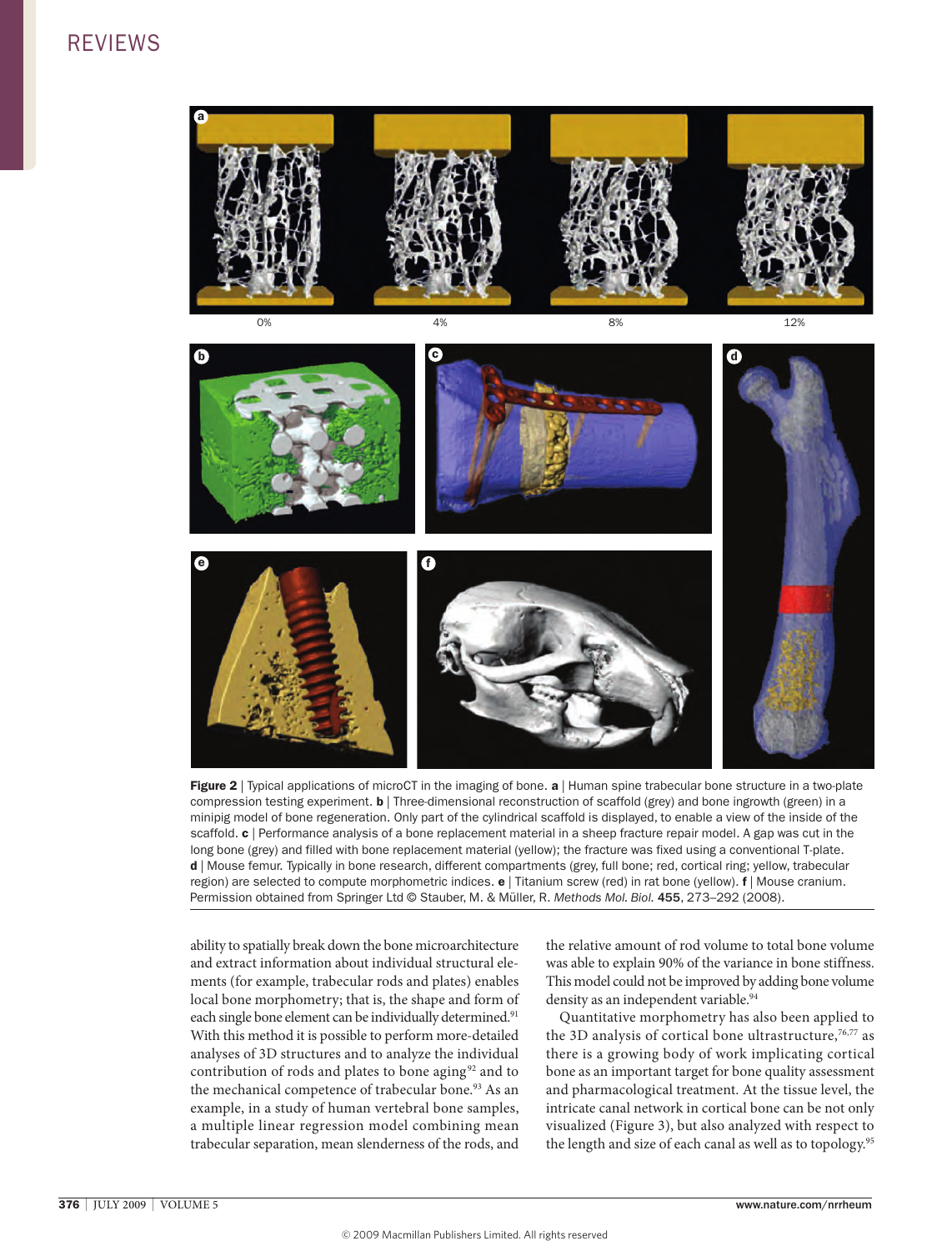At the cellular level, negative imaging<sup>78</sup> of the mineralized phase provides 3D imprints of osteocyte lacunae, which can be analyzed with respect to cell number and shape. The influence of these novel ultrastructural cortical bone properties have been shown to influence the mechanical behavior of whole bones.<sup>96</sup>

Additionally, CT allows quantification of not only bone microstructure and ultrastructure but also bone mineralization, especially in cortical bone,<sup>74</sup> but in trabecular bone as well.<sup>75</sup> This is important, as bone mineralization is estimated to disproportionately contribute to bone strength<sup>97</sup> and is believed to have a major role in explaining the antifracture efficacy of bisphosphonate treatment.<sup>98,99</sup> Although monochromatic beams assess mineralization very accurately, the same accuracy cannot be determined by the use of polychromatic X-ray sources,<sup>100,101</sup> which can sometimes even lead to large errors in the determination of tissue mineralization.<sup>102</sup> This issue clearly demands further investigation before these systems can be fully trusted to analyze the degree of mineralization both on the organ and tissue levels.

#### Image-guided assessment of competence

although the inclusion of ultrastructural bone properties has strongly improved the prediction of bone competence,103,104 they only do so in a statistical sense. as mentioned earlier, these properties do not explain the real physical contribution of the microarchitecture to the mechanical failure behavior of bone. To understand in more detail how differences in bone architecture influence bone competence, insight into load transfer through the bone is needed. with the advent of fast and powerful computers, simulation techniques such as micro-finite element modeling are becoming popular for investigating the mechanical properties of bone. Nevertheless, micro-finite element models have thus far mainly assessed bone loading in the elastic range, on the basis of the notion that the strength of bone is highly correlated with its elastic properties.<sup>105,106</sup> However, bone fracture is a time-dependent, nonlinear event that involves local ma terial failure. although some failure characteristics have been elucidated, basic knowledge of local bone failure is still lacking. Parameters estimated or computed from images accurately predict mechanical properties for linear behavior (for example, stiffness, modulus) and to some extend ultimate behavior (for example, maximal strength). However, image-based approaches to determining mechanical properties beyond yield such as toughness, ductility and brittleness are difficult to perform; furthermore, most mechanical testing focuses on linear-elastic behavior. nevertheless, in estimating the risk of spontaneous fractures, an extended understanding of the nonlinear failure behavior of both cortical and trabecular bone is essential.

 $\emph{Image-guide}$  failure assessment (IGFA)<sup>107,108</sup> provides insight into failure behavior by enabling direct, timelapsed, 3D visualization and quantification of fracture progression on the microscopic level. Additionally, a



Figure 3 | Ultrastructural representation of void spaces within cortical bone of a mouse femur. a | Two-dimensional nanoCT slice of the cortical mid-diaphysis in transverse view, showing sections through canals and osteocyte lacunae. Data was assessed at the Swiss Light Source at 700 nm nominal resolution. **b** | Threedimensional representation of the cortical subvolume, visualizing the extent of the canal network (red) and osteocyte lacunae (yellow). volumetric information was extracted from the same data using negative imaging. Reproduced from schneider, P. *et al. J. Bone Miner. Res.* 22, 1557–1570 (2007), with permission from the American Society for Bone and Mineral Research.

#### Box 1 | Measures of bone structure in three dimensions as assessed by CT

#### Metric parameters

Bone volume density: relative volume of mineralized tissue per total volume

Bone surface density: relative volume of bone surface per total volume

Trabecular thickness: average thickness of the individual plates and rods in the structure

Trabecular separation: thickness of the spaces between trabeculae

Trabecular number: number of trabeculae per unit length

#### Non-metric parameters

structure model index: estimates ratio of plates and rod composing the structure

structural anisotropy: a measure of the primary orientation of the trabeculae (also referred to as degree of anisotropy)

Connectivity density: characterizes the number of possible paths that connect the analyzed bone structure from one end to the other

number of image analysis methods have been developed to identify and classify individual rods and plates, to then track those elements over the time course of failure, and to eventually compute local displacements and strains at each consecutive compression step.<sup>109</sup> The results of time-lapsed compression tests showed that average strains were much smaller than the externally applied strain, but that maximum local strain values were five to eight times greater than the externally applied strain, providing further evidence for a band-like, local failure behavior of trabecular bone (Figure 2a).<sup>109</sup>

another study combined histological damage labeling, microCT and image-based finite element analysis to detect regions of compression microdamage in bovine tibial trabecular bone.<sup>110</sup> The pattern of trabecular failure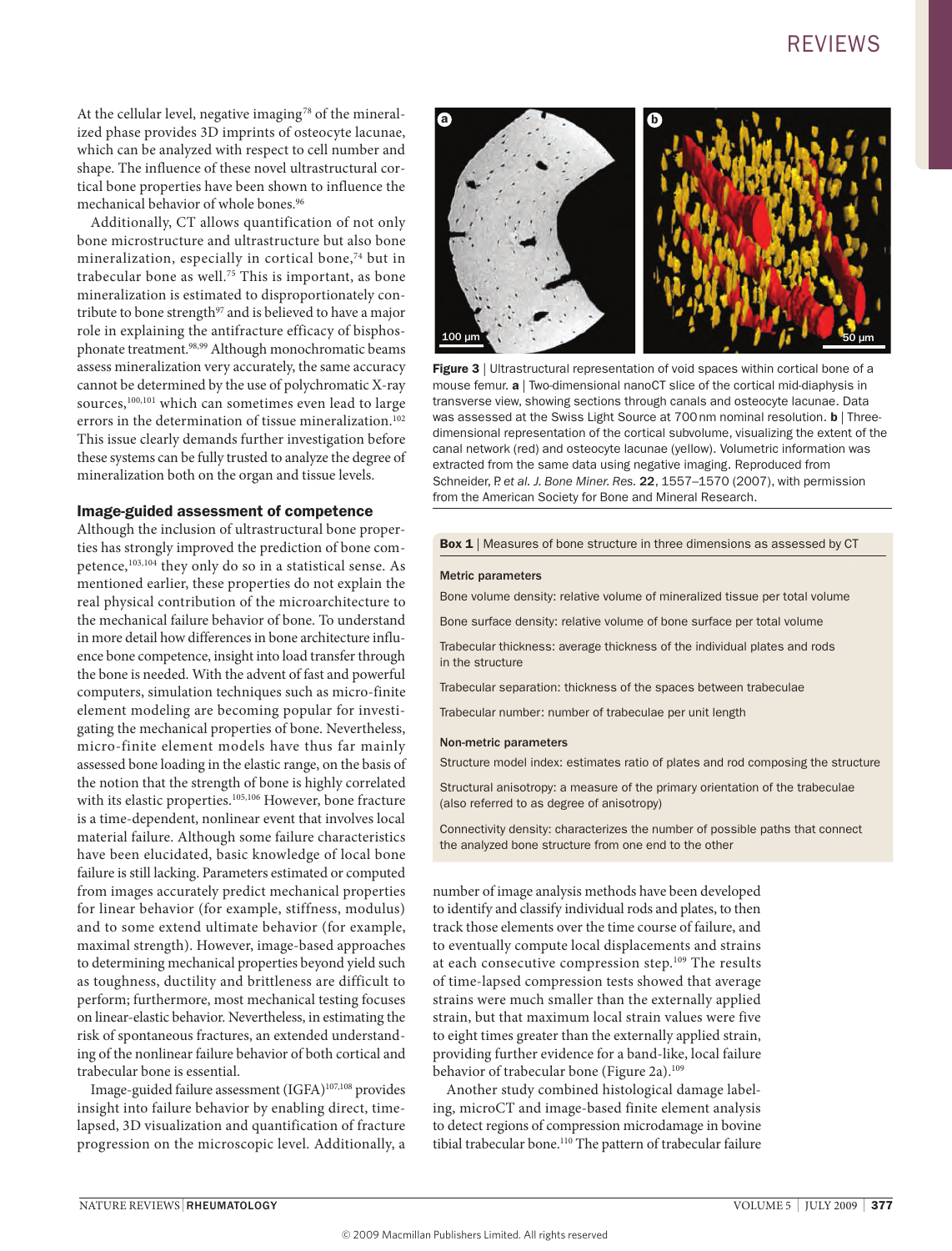

Figure 4 | Hierarchical imaging of bone function with synchrotron radiation CT. image-guided failure assessment illustrates compression and fracture at a proximal mouse femur  $a \mid$  in the uncompressed femoral neck, and  $b \mid$  after displacement of the femoral neck. Nominal resolution 3.5 μm for both images. c | Reconstructed slices of mouse femoral bone from the cortical mid-diaphysis. Nominal resolution 700 nm; 1% apparent strain. A microcrack is faintly visible (black arrow). d | At 2% apparent strain, the microcrack has propagated and is now clearly visible (black arrow). Nominal resolution 700 nm. e | Cortical bone at 1% strain with a microcrack and a microfracture. Uncracked ligament bridges intersect the microcrack (black arrows) and span the microfracture (white arrow). Nominal resolution 700 nm.

observed with microCT positively correlated with the polarity and distribution of stresses within an individual trabecula as predicted by finite element analysis. Furthermore, a comparison of individual trabeculae revealed that local stresses and strains were significantly higher in damaged trabeculae than in undamaged trabeculae.<sup>110</sup> More recently, IGFA has been expanded to investigate the failure behavior of whole vertebral bodies,<sup>111</sup> by use of a non-contact method that enables *in vitro* quantification of endplate deformation under axial load in intact human cadaver specimens. The major advantage of this method is the ability to perform a repeated- measures experimental design, which enables the assessment of endplate deformation using time-lapsed microCT imaging in the same sample with increasing load. The approach can be used to analyze intact functional spine units and even instrumented specimens.<sup>111</sup>

Whereas desktop microCT studies focus mostly on the microstructural level, synchrotron radiation microCT and nanoCT enable analysis of the next level of hierarchy. With the advent of these synchrotron radiation techniques, bone failure can be investigated on the micrometer and even the submicrometer level by direct observation of microcracks and microfractures in a fully nondestructive and even in a time-lapsed fashion. The development of an *in situ* mechanical compression device capable of exerting both static and dynamic displacements on experimental samples has also improved the investigation of different failure mechanisms at the microstructural level.<sup>80</sup> Applied in a study of failure mechanisms in trabecular bone, these methods revealed differences in the initiation and propagation of failure between fatigued and nonfatigued bovine bone samples. As expected, the nonfatigued sample exhibited a distinct band of localized failure, whereas the fatigued sample failed in a burst-like fashion. Almost all of the microscopic cracks observed in both fatigued and nonfatigued samples were connected to a clearly recognizable bone surface. This also means that microcracks typically will not develop solely within the bone matrix but will always initiate or at least extend to the bone surface. Thus, 3D methods to detect and analyze microcracks are preferred over 2D methods, where the orientation of the cut plane can introduce artifacts in the interpretation of the microcracks as being linear or fully inside the bone matrix. Further investigation revealed that trabecular bone often fails through the delamination of mineralized collagen fibrils<sup>112</sup>-the basic building blocks of bone matrix at the supramolecular level<sup>113</sup>—thereby providing a mechanism for energy dissipation while conserving trabecular bone architecture. microcracking, then, is of major importance in the determination of bone failure behavior in the post-yield phase (that is, toughness).

The concept of hierarchical biomechanical imaging has also been used to investigate the failure behavior of cortical bone. For instance, compression testing performed concurrently with synchrotron radiation CT has been used to observe, in 3D, fracture initiation and propagation in mouse femur.<sup>114</sup> During compression of the femoral head, synchrotron radiation CT showed that bone failed at the location where tensile stresses were highest in the cortical bone (that is, the superior femoral neck; Figure 4a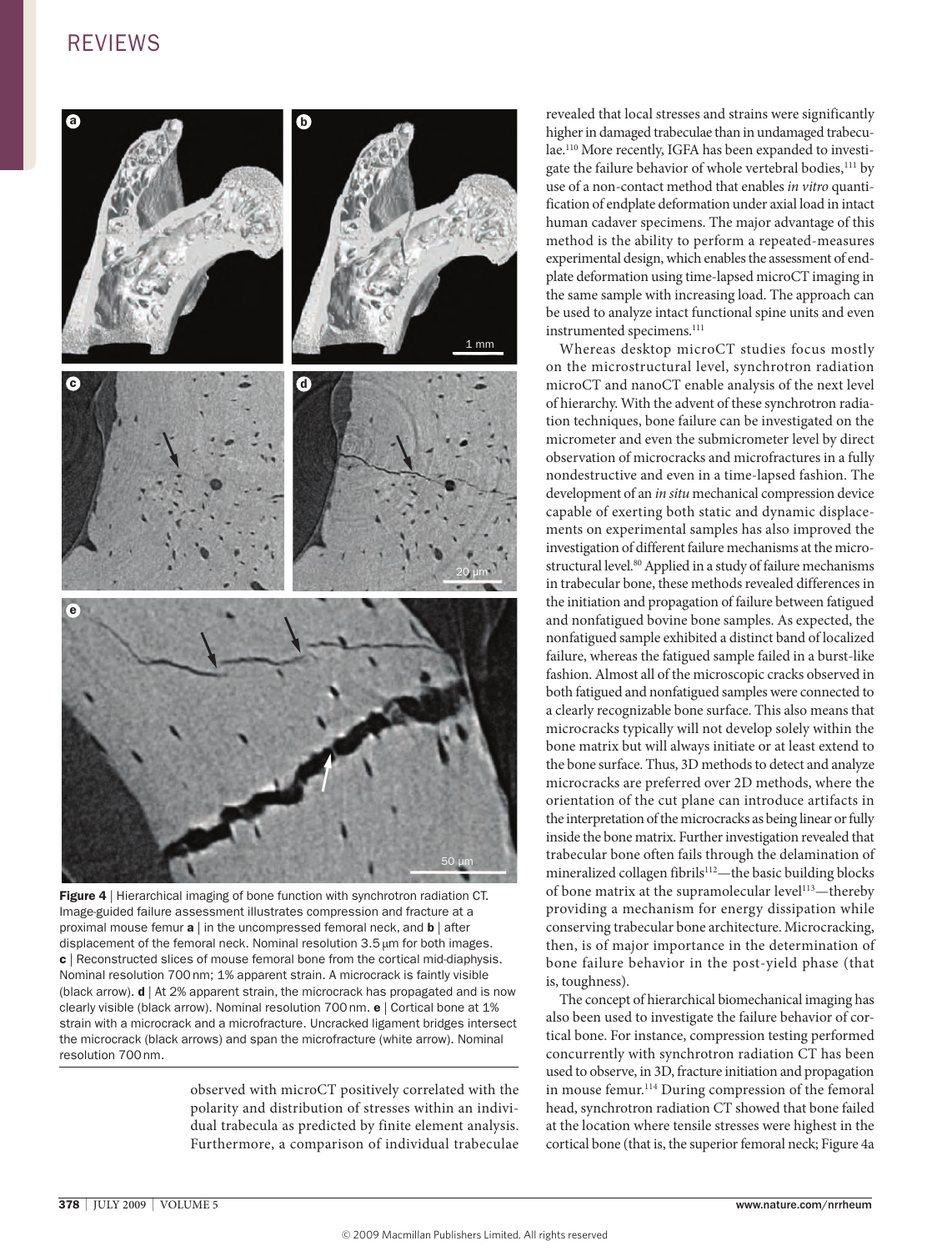and 4b). in addition, uncracked ligament bridges were imaged for the first time in 3D at a nominal resolution of 700 nm,114 displaying the relationship of microcracks not only to the canal network but also to the much smaller osteocyte lacunae (Figure 4c and 4d). The results showed that osteocyte lacunae do not contribute to the initiation of cracks, but are important in their propagation. of note, many cracks initiated at the open surfaces of the canal network, a mechanism that was recently shown to have an important role in human cortical bone failure.<sup>82</sup> Uncracked ligament bridging in bone was first reported as a toughening mechanism<sup>115</sup> that involves 2D uncracked regions along the crack path which, in the first phase of bone fracture, can bridge the crack on opening. At that point of bone failure, the long axes of the uncrackedligament bridges are mostly aligned parallel to the direction of crack propagation or to the long axis of the crack (Figure 4e). Nevertheless, one has to bear in mind that rodent bone does not give reliable information about human bone in all cases and, therefore, care should be taken in the extrapolation of experimental data to clinical situations. The development of high-speed imaging that produces full tomographs at microscopic resolution in only a few seconds<sup>116</sup> will facilitate high-throughput biomechanical imaging and, therefore, also enable imaging of dynamic failure behavior.<sup>117</sup>

#### Clinical translation

As discussed in this Review, the mechanical properties of bone depend on bone density, microstructure and ultrastructure. For the clinician, however, the prediction of bone quality in individual patients is essentially restricted to the quantitative analysis of bone density alone. By use of hierarchical bone imaging, it is possible, for the first time, to assess the density and the trabecular and cortical macrostructure, microstructure and ultrastructure of bones using fully nondestructive measurement techniques. Whether these sophisticated engineering approaches will find their way from research to the clinic is yet to be determined, but it seems clear that there is great potential in the clinical arena for noninvasive hierarchical imaging. Whereas high-resolution *in vivo* imaging at the microstructural level is already possible and prospects for improved clinical and diagnostic purposes have been demonstrated,<sup>15,31</sup>

- 1. Paulus, M. J., Gleason, S. S., Easterly, M. E. & Foltz, C. J. A review of high-resolution X-ray computed tomography and other imaging modalities for small animal research. *Lab Anim. (NY)* 30, 36–45 (2001).
- 2. Ritman, E. L. Micro-computed tomography-current status and developments. *Annu. Rev. Biomed. Eng.* 6, 185–208 (2004).
- 3. Badea, C. T., Fubara, B., Hedlund, L. w. & Johnson, G. A. 4-D micro-CT of the mouse heart. *Mol. Imaging* 4, 110–116 (2005).
- 4. Heinzer, s. *et al.* Hierarchical microimaging for multiscale analysis of large vascular networks. *Neuroimage* 32, 626–636 (2006).
- 5. Bullitt, E., Reardon, D. A. & Smith, J. K. A review of micro- and macrovascular analyses in the

measurements of ultrastructural bone features, such as microcracks or the shape and distribution of osteocyte lacunae, are still limited to the analysis of excised bone biopsies. nevertheless, paired iliac crest bone biopsy has been and still is being used to determine responses to treatment,  $46,49,75$  and is therefore still an important tool in clinical practice. Clearly, however, this tool is far from ideal for several reasons. First, the procedure requires taking two invasive biopsies, which can be problematic; second, the biopsy specimens are neces sarily small; and third, two different bone architectures are being evaluated.

#### **Conclusions**

microarchitectural bone imaging is a nondestructive, noninvasive and precise procedure that enables the measure ment of trabecular and cortical bone as well as the repetitive assessment and computation of 3D microstructural and micromechanical properties. The procedure can help improve predictions of fracture risk, clarify the pathophysiology of skeletal diseases, and define the response to therapy.

Biomechanical or functional imaging of bone, comprising the combination of biomechanical testing and timelapsed imaging, is extremely valuable in studying bone failure mechanisms and how bone structure influences its functional behavior. Hierarchical investigations of microcrack initiation and propagation using synchrotron light and other high-resolution imaging techniques will lead to a better understanding of the relative contribution of the different hierarchical levels to the overall competence of bone.

#### Review criteria

ISI and PubMed databases were searched for published original articles that were related to the microtomographic imaging of bone. Search terms included "bone" in combination with "micro computed tomography", "mu CT" and "micro CT". Manuscripts reviewed were full-text and published in English. The citations from these articles were also used to identify additional manuscripts of interest. The ISI citation index was used to identify highly cited articles in the field. No restrictions were placed on the publication date. The reference list was last updated in April 2009.

assessment of tumor-associated vasculature as visualized by Mr. *Neuroimage* 37 (Suppl. 1), s116–s119 (2007).

- Goldstein, S. A., Goulet, R. W. & McCubbrey, D. Measurement and significance of threedimensional architecture to the mechanical integrity of trabecular bone. *Calcif. Tissue Int.* 53 (Suppl. 1), S127-S132 (1993).
- 7. Müller, R. & Rüegsegger, P. Micro-tomographic imaging for the nondestructive evaluation of trabecular bone architecture. *Stud. Health Technol. Inform.* 40, 61–79 (1997).
- 8. ito, M. *et al.* Analysis of trabecular microarchitecture of human iliac bone using microcomputed tomography in patients with hip arthrosis with or without vertebral fracture. *Bone*

23, 163–169 (1998).

- 9. Genant, H. K. *et al.* Advanced imaging of bone macro and micro structure. *Bone* 25, 149–152 (1999).
- 10. McCreadie, B. R., Goulet, R. W., Feldkamp, L. A. & Goldstein, s. A., Hierarchical structure of bone and micro-computed tomography. *Adv. Exp. Med. Biol.* 496, 67–83 (2001).
- 11. Müller, R. The Zürich experience: one decade of three-dimensional high-resolution computed tomography. *Top. Magn. Reson. Imaging* 13, 307–322 (2002).
- 12. Link, T. M. & Majumdar, S. Current diagnostic techniques in the evaluation of bone architecture. *Curr. Osteoporos. Rep.* 2, 47–52 (2004).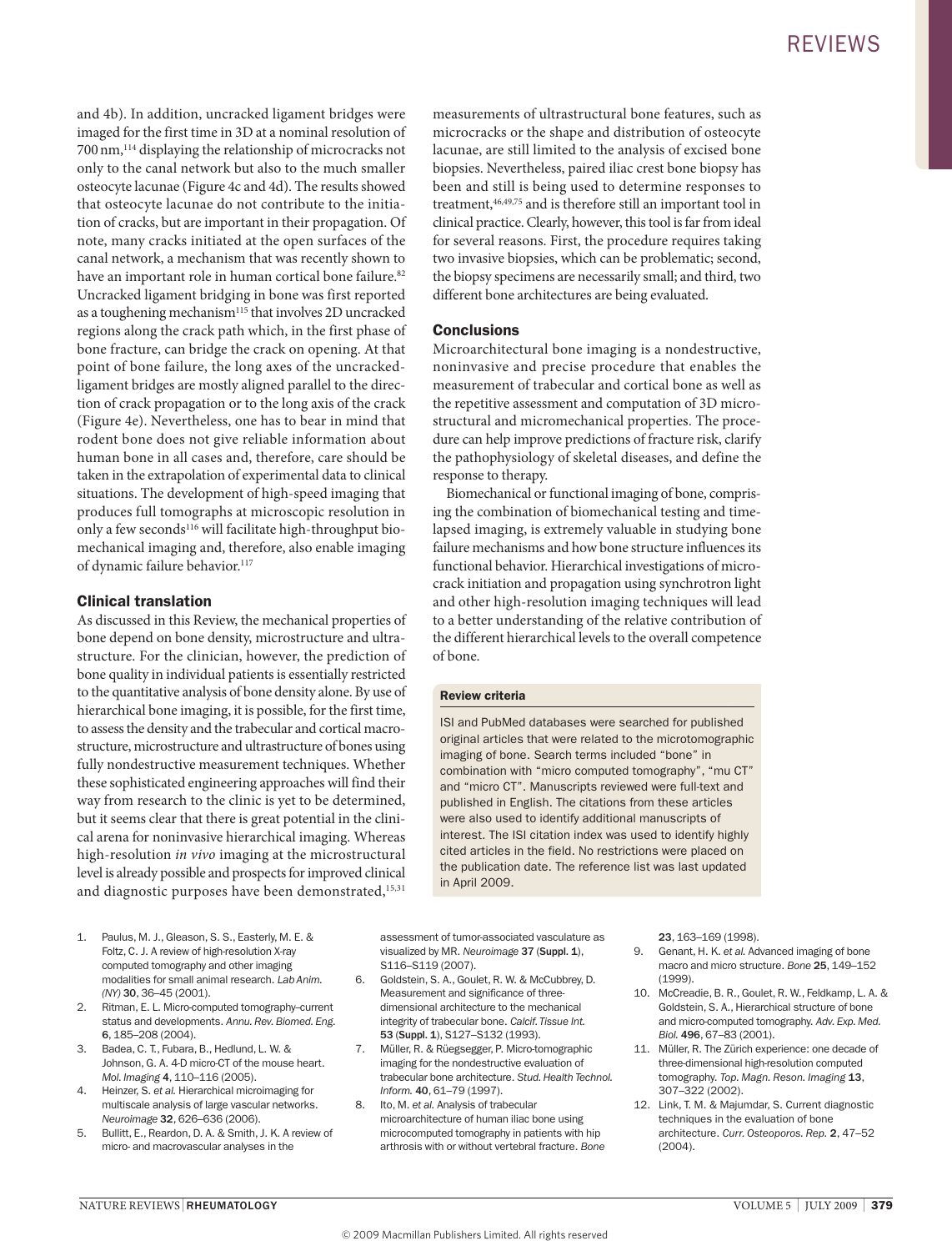- 13. Porter, B., Zauel, R., Stockman, H., Guldberg, R. & Fyhrie, D. 3-D computational modeling of media flow through scaffolds in a perfusion bioreactor. *J. Biomech.* 38, 543–549 (2005).
- 14. wehrli, F. w. structural and functional assessment of trabecular and cortical bone by micro magnetic resonance imaging. *J. Magn. Reson. Imaging* 25, 390–409 (2007).
- 15. Bouxsein, M. L. Technology insight: noninvasive assessment of bone strength in osteoporosis. *Nat. Clin. Pract. Rheumatol.* 4, 310–318 (2008).
- 16. Mcelhaney, J. H. *et al.* Mechanical properties of cranial bone. *J. Biomech.* 3, 495 (1970).
- 17. Carter, D. R. & Hayes, W. C. The compressive behavior of bone as a two-phase porous structure. *J. Bone Joint Surg. Am.* 59, 954–962 (1977).
- 18. williams, J. L. & Lewis, J. L. Properties and an anisotropic model of cancellous bone from the proximal tibial epiphysis. *J. Biomech. Eng.* 104, 50–56 (1982).
- 19. Rice, J. C., Cowin, S. C. & Bowman, J. A. On the dependence of the elasticity and strength of cancellous bone on apparent density. *J. Biomech.* 21, 155–168 (1988).
- 20. Odgaard, A. & Linde, F. The underestimation of Young's modulus in compressive testing of cancellous bone specimens. *J. Biomech.* 24, 691–698 (1991).
- 21. Keller, T. s. Predicting the compressive mechanical behavior of bone. *J. Biomech.* 27, 1159–1168 (1994).
- 22. Keaveny, T. M., Guo, X. e., wachtel, e. F., McMahon, T. A. & Hayes, w. C. Trabecular bone exhibits fully linear elastic behavior and yields at low strains. *J. Biomech.* 27, 1127–1136 (1994).
- 23. Ciarelli, M. J., Goldstein, s. A., Kuhn, J. L., Cody, D. D. & Brown, M. B. Evaluation of orthogonal mechanical properties and density of human trabecular bone from the major metaphyseal regions with materials testing and computed tomography. *J. Orthop. Res.* 9, 674–682 (1991).
- 24. Augat, P. & Schorlemmer, S. The role of cortical bone and its microstructure in bone strength. *Age Ageing* 35 (Suppl. 2), ii27-ii31 (2006).
- 25. Bouxsein, M. L. Bone quality: where do we go from here? Osteoporos. Int. 14 (Suppl. 5), s118–s127 (2003).
- 26. Felsenberg, D. & Boonen, S. The bone quality framework: determinants of bone strength and their interrelationships and implications for osteoporosis management. *Clin. Ther.* 27, 1–11 (2005).
- 27. Seeman, E. & Delmas, P. D. Bone quality-the material and structural basis of bone strength and fragility. *N. Engl. J. Med.* 354, 2250–2261 (2006).
- 28. Turner, C. H. & Burr, D. B. Basic biomechanical measurements of bone: a tutorial. *Bone* 14, 595–608 (1993).
- 29. Bay, B. K., Yerby, S. A., McLain, R. F. & Toh, E. Measurement of strain distributions within vertebral body sections by texture correlation. *Spine* 24, 10–17 (1999).
- 30. Majumdar, s. Current technologies in the evaluation of bone architecture. *Curr. Osteoporos. Rep.* 1, 105–109 (2003).
- 31. van Lenthe, G. H. & Müller, R. CT-based visualization and quantification of bone microstructure *in vivo*. *Bonekey Osteovision* 5, 410–425 (2008).
- 32. Feldkamp, L. A., Goldstein, S. A., Parfitt, A. M., Jesion, G. & Kleerekoper, M. The direct examination of three-dimensional bone architecture *in vitro* by computed tomography. *J. Bone. Miner. Res.* 4, 3–11 (1989).
- 33. Rüegsegger, P., Koller, B. & Müller, R. A microtomographic system for the nondestructive evaluation of bone architecture. *Calcif. Tissue Int.* 58, 24–29 (1996).
- 34. Kuhn, J. L., Goldstein, s. A., Feldkamp, L. A., Goulet, R. W. & Jesion G. Evaluation of a microcomputed tomography system to study trabecular bone structure. *J. Orthop. Res.* 8, 833–842 (1990).
- 35. Uchiyama, T. *et al.* A morphometric comparison of trabecular structure of human ilium between microcomputed tomography and conventional histomorphometry. *Calcif. Tissue Int.* 61, 493–498 (1997).
- 36. Müller, R. et al. Morphometric analysis of human bone biopsies: a quantitative structural comparison of histological sections and microcomputed tomography. *Bone* 23, 59–66 (1998).
- 37. Graichen, H. *et al.* A non-destructive technique for 3-D microstructural phenotypic characterisation of bones in genetically altered mice: preliminary data in growth hormone transgenic animals and normal controls. *Anat. Embryol. (Berl.)* 199, 239–248 (1998).
- 38. Kapadia, R. D. et al. Applications of micro-CT and MR microscopy to study pre-clinical models of osteoporosis and osteoarthritis. *Technol. Health Care* 6, 361–372 (1998).
- 39. Balto, K., Müller, R., Carrington, D. C., Dobeck, J. & stashenko, P. Quantification of periapical bone destruction in mice by micro-computed tomography. *J. Dent. Res.* 79, 35–40 (2000).
- 40. Yamashita, T., Nabeshima, Y. & Noda, M. Highresolution micro-computed tomography analyses of the abnormal trabecular bone structures in klotho gene mutant mice. *J. Endocrinol.* 164, 239–245 (2000).
- 41. Goulet, R. W. et al. The relationship between the structural and orthogonal compressive properties of trabecular bone. *J. Biomech.* 27, 375–389 (1994).
- 42. Ulrich, D., van Rietbergen, B., Laib, A. & Ruegsegger, P. The ability of three-dimensional structural indices to reflect mechanical aspects of trabecular bone. *Bone* 25, 55–60 (1999).
- 43. Yoshitake, H., Rittling, S. R., Denhardt, D. T. & Noda, M. Osteopontin-deficient mice are resistant to ovariectomy-induced bone resorption. *Proc. Natl Acad. Sci USA* 96, 8156–8160 (1999).
- 44. Ding, M. & Hvid, i. Quantification of age-related changes in the structure model type and trabecular thickness of human tibial cancellous bone. *Bone* 26, 291–295 (2000).
- 45. Alexander, J. M. *et al.* Human parathyroid hormone 1–34 reverses bone loss in ovariectomized mice. *J. Bone Miner. Res.* 16, 1665–1673 (2001).
- 46. Dempster, D. W. et al. Effects of daily treatment with parathyroid hormone on bone microarchitecture and turnover in patients with osteoporosis: a paired biopsy study. *J. Bone Miner. Res.* 16, 1846–1853 (2001).
- 47. Borah, B. et al. Risedronate preserves trabecular architecture and increases bone strength in vertebra of ovariectomized minipigs as measured by three-dimensional microcomputed tomography. *J. Bone Miner. Res.* 17, 1139–1147 (2002).
- 48. Babij, P. *et al.* High bone mass in mice expressing a mutant LrP5 gene. *J. Bone Miner. Res.* 18, 960–974 (2003).
- 49. Borah, B. et al. Risedronate preserves bone architecture in postmenopausal women with osteoporosis as measured by three-dimensional microcomputed tomography. *Bone* 34, 736–746 (2004).
- 50. Dedrick, D. K. *et al.* A longitudinal study of subchondral plate and trabecular bone in cruciate-deficient dogs with osteoarthritis followed up for 54 months. *Arthritis Rheum.* 36, 1460–1467 (1993).
- 51. Badger, A. M. *et al.* Disease-modifying activity of sB 242235, a selective inhibitor of p38 mitogen-activated protein kinase, in rat adjuvantinduced arthritis. *Arthritis Rheum.* 43, 175–183 (2000).
- 52. Pettit, A. R. et al. TRANCE/RANKL knockout mice are protected from bone erosion in a serum transfer model of arthritis. *Am. J. Pathol.* 159, 1689–1699 (2001).
- 53. Day, J. s. *et al.* A decreased subchondral trabecular bone tissue elastic modulus is associated with pre-arthritic cartilage damage. *J. Orthop. Res.* 19, 914–918 (2001).
- 54. Turner, C. H. *et al.* Genetic regulation of cortical and trabecular bone strength and microstructure in inbred strains of mice. *J. Bone Miner. Res.* 15, 1126–1131 (2000).
- 55. Moutsatsos, I. K. et al. Exogenously regulated stem cell-mediated gene therapy for bone regeneration. *Mol. Ther.* 3, 449–461 (2001).
- 56. Bouxsein, M. L. *et al.* Mapping quantitative trait loci for vertebral trabecular bone volume fraction and microarchitecture in mice. *J. Bone Miner. Res.* 19, 587–599 (2004).
- 57. Huang, Y. C., Simmons, C., Kaigler, D., Rice, K. G. & Mooney, D. J. Bone regeneration in a rat cranial defect with delivery of PEI-condensed plasmid DNA encoding for bone morphogenetic protein-4 (BMP-4). *Gene Ther.* 12, 418–426 (2005).
- 58. Giesen, E. B. & van Eijden, T. M. The threedimensional cancellous bone architecture of the human mandibular condyle. *J. Dent. Res.* 79, 957–963 (2000).
- 59. Peters, O. A., Laib, A., Ruegsegger, P. & Barbakow, F. Three-dimensional analysis of root canal geometry by high-resolution computed tomography. *J. Dent. Res.* 79, 1405–1409 (2000).
- 60. sasaki, H. *et al.* iL-10, but not iL-4, suppresses infection-stimulated bone resorption *in vivo*. *J. Immunol.* 165, 3626–3630 (2000).
- 61. Duyck, J. *et al.* The influence of static and dynamic loading on marginal bone reactions around osseointegrated implants: an animal experimental study. *Clin. Oral Implants Res.* 12, 207–218 (2001).
- 62. Zeltinger, J., sherwood, J. K., Graham, D. A., Müeller, R. & Griffith, L. G. Effect of pore size and void fraction on cellular adhesion, proliferation & matrix deposition. *Tissue Eng.* 7, 557–572 (2001).
- 63. Lin, A. s., Barrows, T. H., Cartmell, s. H. & Guldberg, R. E. Microarchitectural and mechanical characterization of oriented porous polymer scaffolds. *Biomaterials* 24, 481–489 (2003).
- 64. Lutolf, M. P. et al. Repair of bone defects using synthetic mimetics of collagenous extracellular matrices. *Nat. Biotechnol.* 21, 513–518 (2003).
- 65. Jones, A. C. *et al.* Analysis of 3D bone ingrowth into polymer scaffolds via micro-computed tomography imaging. *Biomaterials* 25, 4947–4954 (2004).
- 66. williams, J. M. *et al.* Bone tissue engineering using polycaprolactone scaffolds fabricated via selective laser sintering. *Biomaterials* 26, 4817–4827 (2005).
- 67. Gluer, C. C., wu, C. Y., Jergas, M., Goldstein, s. A. & Genant, H. K. Three quantitative ultrasound parameters reflect bone structure. *Calcif. Tissue Int.* 55, 46–52 (1994).